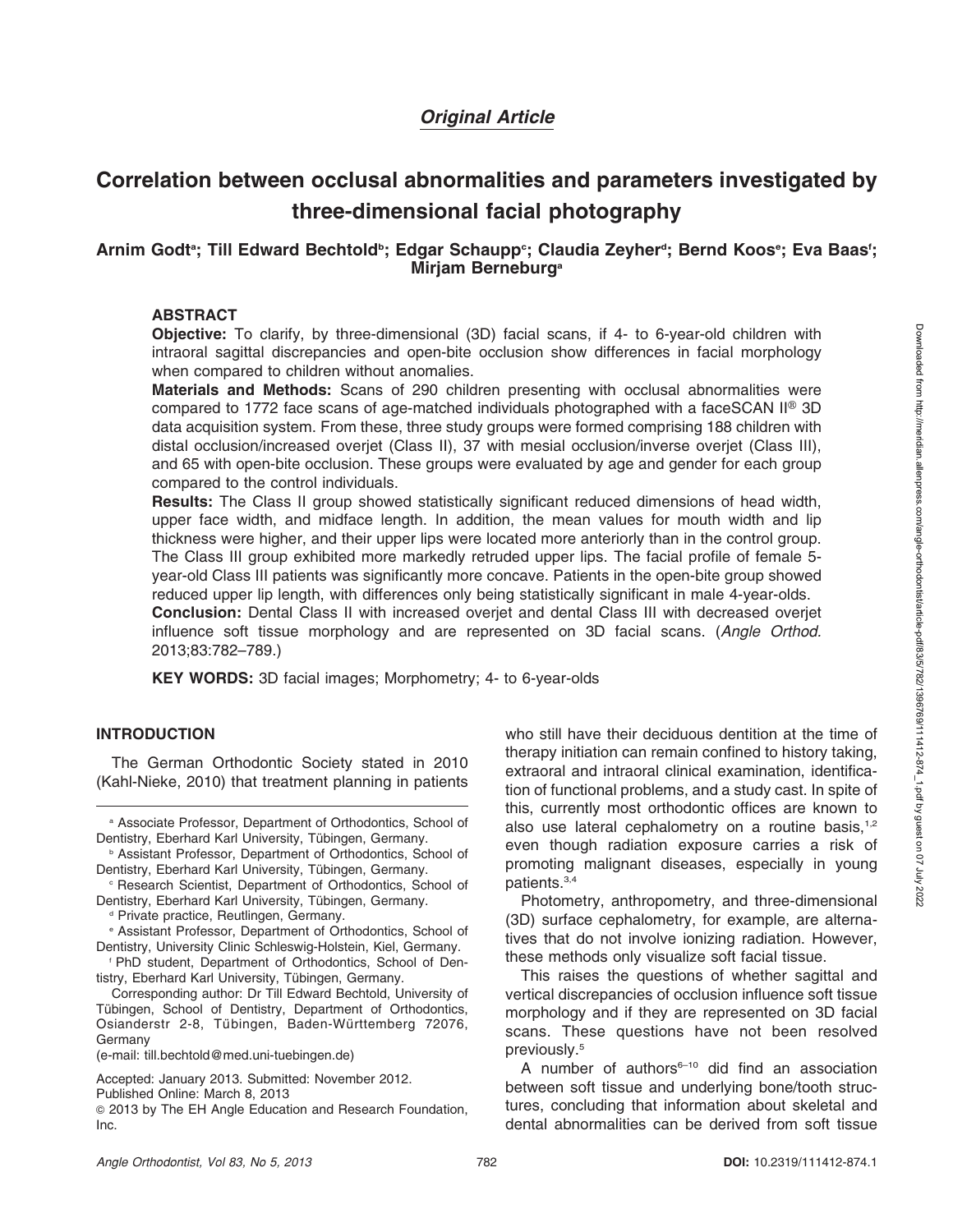architecture. The fact, however, that these studies primarily refer to adults illustrates that pertinent data about younger patients remain to be collected. Past investigations have mainly included Class I patients or randomly selected volunteers. No studies based on larger cohorts of patients are currently available to shed light on potential correlations between sagittal/vertical occlusal deviations and soft tissue morphology.

The objective of the present study was to explore if children with intraoral sagittal and vertical discrepancies show differences in facial morphology compared to children without anomalies when assessed by 3D facial photography. Potential differences shall be identified in order to (i) complement diagnostic procedures, (ii) evaluate treatment efficacy, and (iii) judge the final outcome of therapy in sagittal and vertical malocclusions needing therapy.

#### MATERIALS AND METHODS

A total of 2524 children, ranging in age from 3 to 6 years, were examined in 201 nursery schools across the German state of Baden-Württemberg in 2007 and 2008 in order to raise reference values for 3D surface cephalometry.11 Institutional approval for the study was obtained from the ethics committee at the University of Tübingen Medical School (project ID 345/2005). Children were selected from all socioeconomic groups and had to be 3 to 7 years old in terms of the minimum and maximum age requirements. Additional inclusion criteria were the following: absence of orthodontic treatment or pretreatment, White descent, and receipt of parental consent to participate. Children were excluded from the study if they presented with facial skeleton syndromes and any associated malformations or if they were not adequately willing or able to comply with instructions.<sup>11</sup>

All children were seen by a single orthodontic examiner who had received special training in performing relevant examinations on children in this age range prior to the study. A brief diagnostic report was compiled for each child. Metric parameters were captured with a ruler calibrated to a resolution of 0.5 mm. The brief diagnostic reports covered information about sagittal occlusal parameters, overjet and overbite, dental health, extracted teeth, and any other findings worth recording.

All children in this study (students of nursery schools in Baden-Württenberg, Germany) were photographed under standardized conditions using a face SCAN  $II^{\circledR}$  3D data acquisition system.<sup>12</sup> The children were casually looking forward as the images were taken, with their ears uncovered and the lips closed in a relaxed way, involving no tenseness of the perioral muscles. In the photograph, the bipupilar line ran parallel to the

**Table 1.** Age and Gender ( $f =$  feminine,  $m =$  masculine) Distribution of Children in the Control Group and in the Various Study Groups (Class II, Class III, Open Bite)

| Control<br>Group |     |     |    | Class II |   | Class III |    | Open Bite |  |
|------------------|-----|-----|----|----------|---|-----------|----|-----------|--|
| Age, y           |     | m   |    | m        |   | m         |    | m         |  |
| 4                | 333 | 397 | 30 | 19       | З | 5         | 17 | 19        |  |
| 5                | 363 | 363 | 39 | 49       | 8 | 9         | 6  | 14        |  |
| 6                | 148 | 168 | 19 | 32       | 6 | 6         | 5  | 4         |  |

horizontal plane.<sup>12</sup> Subsequently, the data were transferred to a high-performance image processing system based on OnyxCeph3 software (a SQL-based client/ server Windows application) to generate a 3D image detailing facial structures in a completely natural fashion.

From the primary total of 2524 children, aged 3 to 6 years, a total of 234 images were not evaluated because of poor image quality. Additionally, for this study a total of 228 images of 3-year-olds were sorted out (study population: 4- to 6-year-olds). The remaining 2062 images of the 4- to 6-year-olds were subdivided into four groups, including (1) a Class II group (188 images) with distalized occlusion and increased positive overjet (deciduous canines distalized by  $\geq$ 3 mm and labial surface of mandibular incisors located  $\geq$ 3 mm from labial surface of maxillary incisors); (2) a Class III group (37 images) with mesialized occlusion and inverse overjet (primary canines mesialized by  $\geq$ 3 mm; labial surface of mandibular incisors located less than or equal to  $-1$  mm from labial surface of maxillary incisors: when anteroposterior occlusal findings in the posterior region of Class II/III group were not bilaterally equal, the side with the more pronounced occlusal deviation determined the degree of deviation from neutral occlusion in each case); (3) an open-bite group (65 images) with maxillary incisors failing to overlap mandibular antagonists by at least 1 mm; and (4) a control group (1772 images) consisting of the remaining subjects with neutral occlusion and almost-regular overjet and overbite (divergence from neutral occlusion of deciduous canines not more than 2.5 mm, overjet between 2.5 and  $-0.5$  mm and overbite deeper than  $-1$  mm). Out of the scans of 290 children presenting with occlusal abnormalities there were 10 children presenting an open bite in combination with either an increased overjet  $\geq$ 3 mm with distalized occlusion  $(\geq 3$  mm) or an inverse overjet less than or equal to  $-1$  mm with mesialized occlusion ( $\geq$ 3 mm). Whether the open bite or the increased or inverse overjet was more pronounced determined the classification into the subdivisions. Each subdivision was additionally classified by age and gender (Table 1).

An OnyxCeph3-trained dentist marked 20 anatomical landmarks, as defined by Moller et al.,<sup>11</sup> on each scan (Figure 1). Based on these points, 13 distances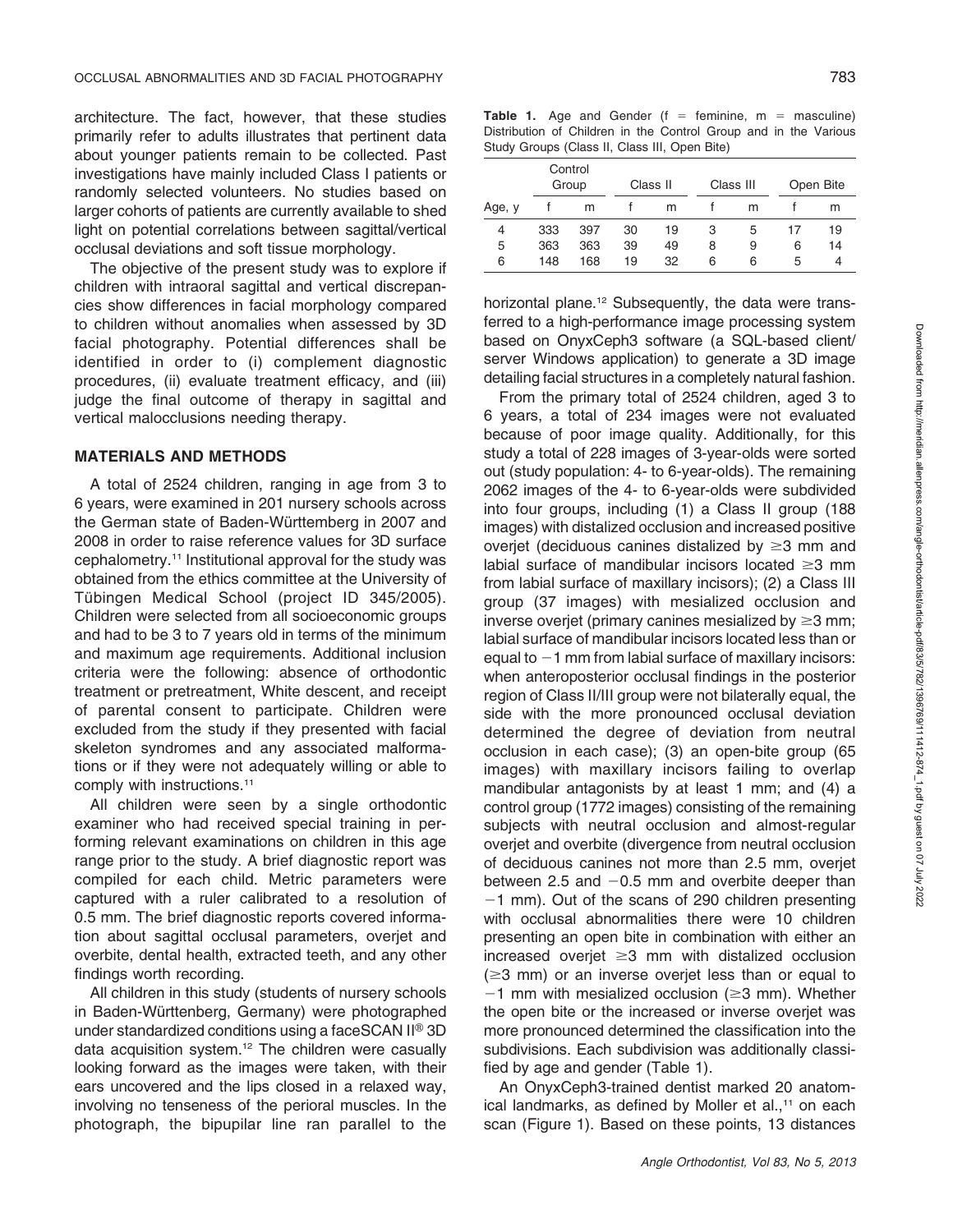

Figure 1. Three-dimensional scan of a child in the control group, with anatomical landmarks mapped out.

and seven angles were calculated and used as parameters to identify any statistically significant differences in facial morphology among the four groups (Table 2; Figure 2). The reproducibility of these points was investigated in a previous study.<sup>12</sup> According to this study some landmarks were poorly reproducible, with a standard deviation of more than 1 mm on each spatial plane. These landmarks were vertex (V), trichion (TR), and gonion (GO), which were thus not used in this study. All other landmarks except for three of them (eurion (EU); zygonion (ZYG); alare (AL) were found to be reproducible with  $\leq 1$  mm standard deviation for each plane of space.<sup>12</sup>

Data analysis was first performed with R (version  $2.9.1$ ) statistical programming language. The first study<sup>11</sup> on this population published previously employed the

|              | Table 2. Cephalometric Parameters, Including 13 Distances and |  |  |  |
|--------------|---------------------------------------------------------------|--|--|--|
| Seven Angles |                                                               |  |  |  |

| Measurements         | Definitions                                    | Unit    |
|----------------------|------------------------------------------------|---------|
| Frontal measurements |                                                |         |
| EUr-EUI              | Head width                                     | mm      |
| ZYGr-ZYGI            | Upper face width                               | mm      |
| N-STO                | Middle face length                             | mm      |
| STO-ME               | Mandibular height                              | mm      |
| SN-ME                | Lower face length                              | mm      |
| N-SN                 | Nasal structure                                | mm      |
| ALr-ALI              | Lower nose width                               | mm      |
| CHr-CHI              | Mouth width                                    | mm      |
| SN-STO               | Upper lip length                               | mm      |
| LS-STO               | Upper lip width                                | mm      |
| LI-STO               | Lower lip width                                | mm      |
| LS-GLPOG             | Distance upper lip to<br>vertical profile line | mm      |
| LI-GLPOG             | Distance lower lip to<br>vertical profile line | mm      |
| Angles               |                                                |         |
| GL-SN-POG            | Total face angle                               | $\circ$ |
| N PRN-SN COTG        | Nose tip angle                                 | $\circ$ |
| COTG-SN-LS           | Nasolabial angle                               | $\circ$ |
| LS-GL-POG            | Upper lip angle                                | $\circ$ |
| LI-GL-POG            | Lower lip angle                                | $\circ$ |
| <b>SLS LS-LI ILS</b> | Interlabial angle                              | $\circ$ |
| LI-ILS-POG           | Labiomental angle                              | $\circ$ |

Shapiro-Wilk test to verify the presence of a normal distribution. Even though the vast majority of groups were found to exhibit a normal distribution, all groups were nevertheless analyzed with the nonparametric Wilcoxon test, with  $P \leq 0.05$  as level of significance to ensure commonality of the statistical approach (mainly for the small sample study groups). According to Primozic et al.<sup>13</sup> the mean and standard deviations are



Figure 2. Measurements and angles.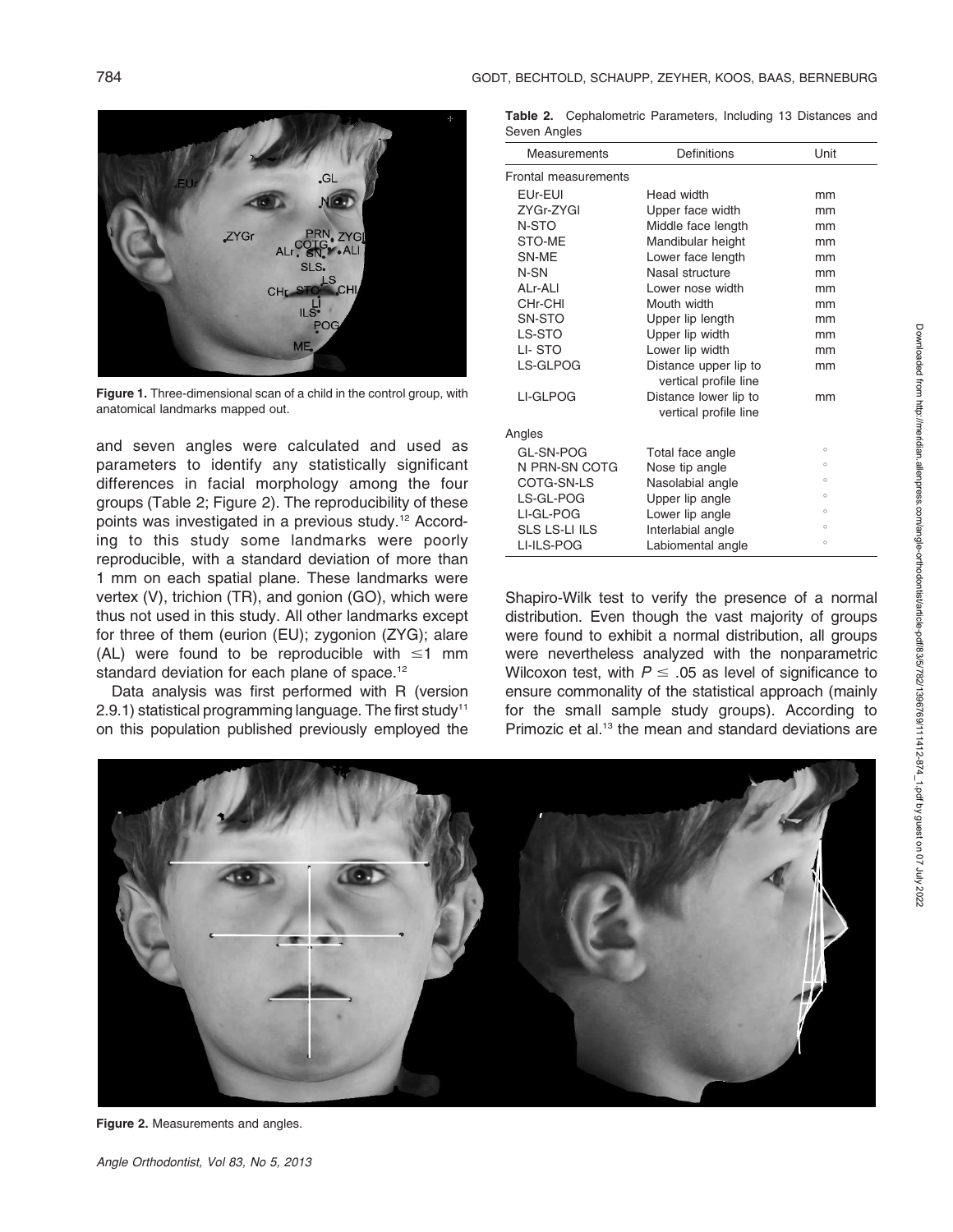#### OCCLUSAL ABNORMALITIES AND 3D FACIAL PHOTOGRAPHY **785**

|                               | Control Group |          | Class II   |     | Class III  |          | Open Bite |          |
|-------------------------------|---------------|----------|------------|-----|------------|----------|-----------|----------|
| Age, y/Gender                 | MV            | $\pm$ SD | MV         | ±SD | MV         | $\pm$ SD | <b>MV</b> | $\pm$ SD |
| Head                          |               |          |            |     |            |          |           |          |
| EUr-Eula, head width          |               |          |            |     |            |          |           |          |
| 4/f                           | 118.4         | 13.1     | 108.4****  | 6.3 |            |          | 114.6     | 16.1     |
| 4/m                           | 120.8         | 12.1     | $111.5***$ | 4.5 | 109.0      | 6.1      | 109.2**** | 6.2      |
| 5/f                           | 119.6         | 12.7     | $110.0***$ | 5.4 | 110.9      | 8.5      | 110.9     | 4.9      |
| 5/m                           | 122.6         | 12.7     | $113.8***$ | 7.2 | 115.4      | 5.3      | 110.9**** | 4.0      |
| 6/f                           | 118.7         | 13.0     | $111.6***$ | 3.8 | 120.5      | 7.7      | 108.2     | 7.1      |
| 6/m                           | 118.9         | 11.0     | $112.1***$ | 4.8 | 111.0      | 3.4      | 109.3     | 5.6      |
| Face                          |               |          |            |     |            |          |           |          |
| ZYGr-ZYGI, upper face width   |               |          |            |     |            |          |           |          |
| 4/f                           | 88.8          | 8.5      | 82.1****   | 4.8 | 85.0       | 4.7      | 83.4      | 5.0      |
| 4/m                           | 90.5          | 10.6     | 84.9       | 4.8 | 84.5       | 6.3      | 83.1****  | 4.0      |
| 5/f                           | 89.7          | 8.6      | 85.1****   | 5.1 | 83.8       | 8.7      | 81.0      | 3.1      |
| 5/m                           | 90.7          | 8.3      | 85.8****   | 5.3 | 85.8       | 8.8      | 88.1      | 11.4     |
| 6/f                           | 90.4          | 8.6      | 86.0       | 5.5 | 87.3       | 5.9      | 83.9      | 7.7      |
| 6/m                           | 91.9          | 8.5      | 86.4****   | 5.0 | 85.5       | 2.6      | 86.0      | 6.0      |
|                               |               |          |            |     |            |          |           |          |
| N-STO, middle face length     |               |          |            |     |            |          |           |          |
| 4/f                           | 52.8          | 3.7      | 50.6       | 2.9 | 52.3       | 0.9      | 51.8      | 3.3      |
| 4/m                           | 54.4          | 3.7      | 52.9       | 3.1 | 51.7       | 2.1      | 51.2      | 3.2      |
| 5/f                           | 54.5          | 4.0      | 54.3       | 3.2 | 53.0       | 5.7      | $51.0***$ | 1.0      |
| 5/m                           | 56.1          | 3.8      | 53.8****   | 3.3 | 54.7       | 2.0      | 54.7      | 3.8      |
| 6/f                           | 55.9          | 3.7      | 53.9       | 3.1 | 55.7       | 4.3      | 51.2      | 4.2      |
| 6/m                           | 57.4          | 4.3      | 56.1       | 3.3 | 54.1       | 4.5      | 55.6      | 2.8      |
| STO-ME, mandibular height     |               |          |            |     |            |          |           |          |
| 4/f                           | 36.5          | 3.5      | 37.0       | 3.8 | 37.4       | 3.0      | 36.4      | 2.6      |
| 4/m                           | 37.3          | 3.4      | 38.1       | 4.1 | 37.2       | 2.7      | 39.0      | 3.7      |
| 5/f                           | 37.3          | 3.3      | 37.8       | 3.6 | 36.3       | 3.3      | 37.5      | 4.6      |
| 5/m                           | 38.0          | 3.3      | 39.4       | 3.8 | 38.2       | 1.2      | 39.2      | 3.1      |
| 6/f                           | 37.5          | 3.5      | 39.9       | 8.7 | 38.1       | 2.4      | 37.0      | 3.9      |
| 6/m                           | 39.0          | 3.5      | 39.5       | 2.4 | 45.8       | 13.9     | 39.2      | 2.5      |
| SN-ME, lower face length      |               |          |            |     |            |          |           |          |
| 4/f                           | 54.6          | 4.3      | 54.3       | 4.2 | 55.6       | 2.8      | 53.9      | 3.0      |
| 4/m                           | 56.0          | 3.9      | 55.9       | 4.0 | 53.6       | 4.3      | 55.0      | 3.7      |
| 5/f                           | 55.7          | 4.0      | 56.1       | 4.2 | 54.4       | 4.1      | 55.3      | 4.7      |
| 5/m                           | 57.2          | 3.9      | 57.3       | 4.2 | 55.0       | 1.2      | 58.2      | 3.7      |
| 6/f                           | 56.1          | 4.2      | 57.1       | 7.8 | 54.3       | 2.1      | 54.7      | 4.1      |
| 6/m                           | 58.3          | 4.3      | 58.5       | 2.7 | 63.9       | 9.9      | 57.8      | 3.7      |
| GL-SN-POG, total face angle   |               |          |            |     |            |          |           |          |
| 4/f                           | 162.3         | 5.3      | 163.0      | 5.0 | 175.2      | 1.5      | 164.7     | 4.8      |
| 4/m                           | 161.5         | 5.1      | 162.0      | 5.1 | 169.3      | 3.9      | 165.3     | 5.8      |
| 5/f                           | 161.8         | 5.2      | 162.1      | 4.6 | $172.3***$ | 4.5      | 164.2     | 4.9      |
| 5/m                           | 161.6         | 5.4      | 162.1      | 4.2 | 170.7      | 5.5      | 163.6     | 4.6      |
| 6/f                           | 161.7         | 5.1      | 162.3      | 3.1 | 168.7      | 6.0      | 162.2     | 7.0      |
| 6/m                           | 161.0         | $5.0$    | 161.9      | 3.9 | 169.4      | 4.4      | 164.3     | 5.4      |
| Nose                          |               |          |            |     |            |          |           |          |
| N-SN, nasal structure         |               |          |            |     |            |          |           |          |
| 4/f                           | 35.3          | 3.2      | 33.7       | 2.8 | 34.0       | 3.6      | 34.1      |          |
| 4/m                           |               |          |            |     |            |          |           | 2.8      |
|                               | 36.2          | 3.5      | 35.3       | 2.9 | 35.3       | 1.4      | 34.6      | 2.7      |
| 5/f                           | 36.7          | 3.7      | 36.2       | 2.8 | 34.2       | 3.4      | 33.4      | 1.4      |
| 5/m                           | 37.5          | 3.6      | 35.8       | 2.9 | 37.6       | 1.1      | 36.3      | 3.2      |
| 6/f                           | 38.1          | 3.6      | 36.9       | 2.6 | 39.6       | 3.4      | 33.7      | 3.8      |
| 6/m                           | 38.8          | 4.1      | 37.5       | 2.8 | 34.9       | 3.4      | 36.9      | 2.9      |
| N PRN-SN COTG, nose tip angle |               |          |            |     |            |          |           |          |
| 4/f                           | 96.6          | 5.9      | 99.8       | 7.3 | 100.4      | 6.0      | 98.0      | 7.7      |
| 4/m                           | 96.4          | 6.1      | 99.1       | 5.7 | 96.7       | 4.4      | 96.5      | 5.4      |
| 5/f                           | 96.9          | 5.9      | 100.3      | 6.0 | 97.5       | 5.4      | 95.4      | 6.5      |
| 5/m                           | 96.3          | 5.9      | 98.2       | 5.8 | 99.2       | 6.2      | 97.1      | 6.1      |
| 6/f                           | 95.9          | 5.6      | 98.5       | 4.8 | 97.7       | 5.8      | 99.7      | 10.7     |
| 6/m                           | 95.6          | 6.3      | 98.5       | 6.2 | 95.2       | 6.0      | 101.0     | 6.3      |

Table 3. Representation of Significant Differences Between Mean Values (MV) Obtained in the Various Age and Gender Subsets Included in

the Control Group vs the Same Age and Gender Subsets Within Each Study Group (Class II, Class III, Open Bite)<sup>a</sup>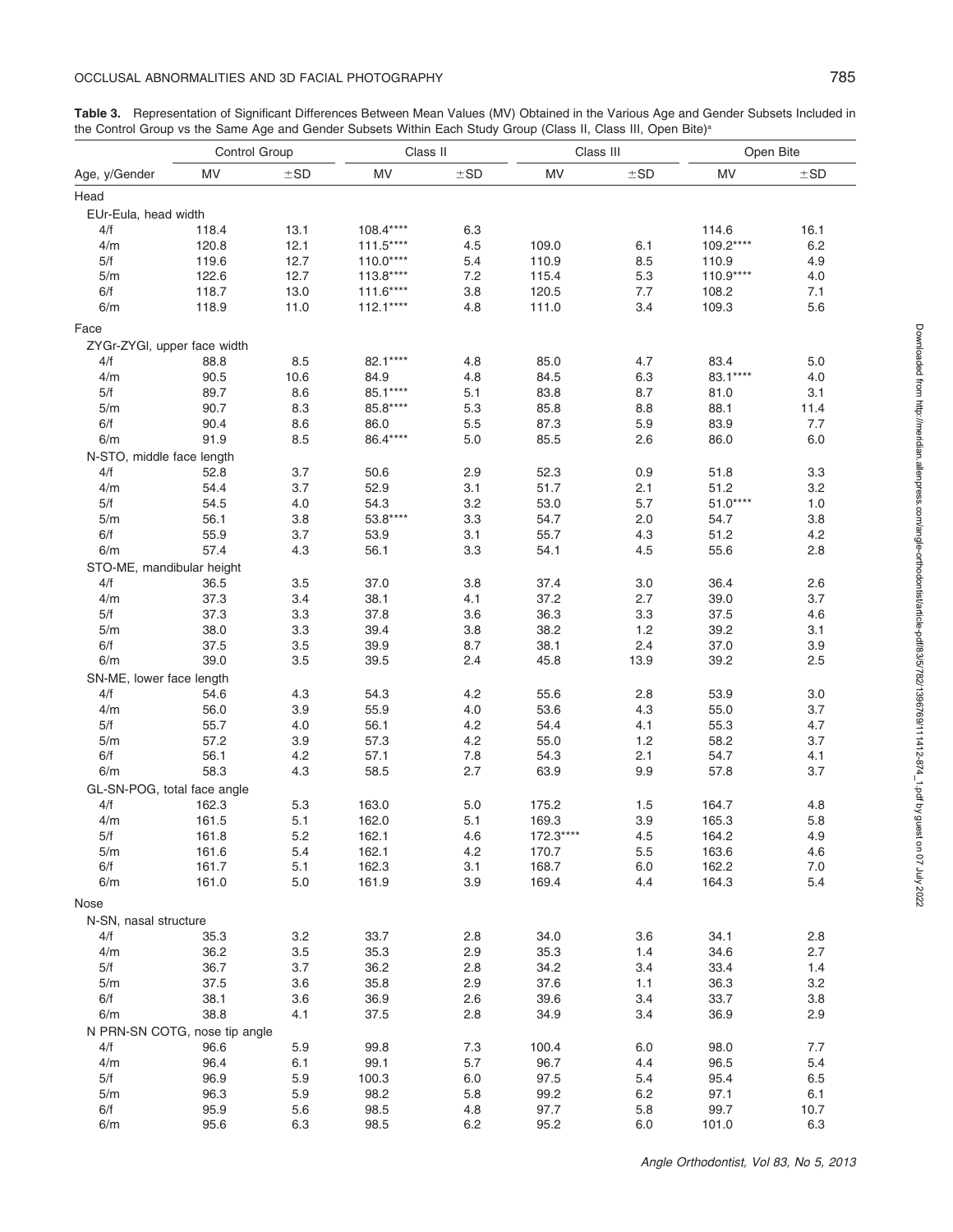Table 3. Continued

|                                              | Control Group |          |       | Class II |         | Class III |           | Open Bite |  |
|----------------------------------------------|---------------|----------|-------|----------|---------|-----------|-----------|-----------|--|
| Age, y/Gender                                | <b>MV</b>     | $\pm$ SD | MV    | $\pm$ SD | MV      | ±SD       | MV        | $\pm$ SD  |  |
| COTG-SN-LS, nasolabial angle                 |               |          |       |          |         |           |           |           |  |
| 4/f                                          | 124.6         | 10.4     | 126.3 | 7.5      | 125.6   | 6.7       | 122.5     | 6.9       |  |
| 4/m                                          | 125.1         | 8.0      | 128.1 | 7.8      | 122.1   | 4.9       | 119.3     | 6.9       |  |
| 5/f                                          | 126.4         | 7.8      | 127.5 | 8.2      | 121.5   | 7.5       | 121.4     | 6.7       |  |
| 5/m                                          | 125.6         | 8.2      | 125.4 | 8.4      | 122.2   | 9.8       | 120.5     | 22.6      |  |
| 6/f                                          | 126.9         | 7.9      | 125.5 | 7.3      | 121.5   | 8.6       | 127.1     | 6.5       |  |
| 6/m                                          | 125.5         | 8.7      | 126.9 | 10.6     | 121.4   | 9.6       | 125.6     | 9.6       |  |
|                                              |               |          |       |          |         |           |           |           |  |
| ALr-All, lower nose width                    |               |          |       |          |         |           |           |           |  |
| 4/f                                          | 29.7          | 2.1      | 28.9  | 2.3      | 32.3    | 0.9       | 30.1      | 1.6       |  |
| 4/m                                          | 30.5          | 2.1      | 31.6  | 1.7      | 30.5    | 4.2       | 30.0      | 2.0       |  |
| 5/f                                          | 30.2          | 2.2      | 30.3  | 2.1      | 31.2    | 1.6       | 30.1      | 2.3       |  |
| 5/m                                          | 30.9          | 2.3      | 31.2  | 2.3      | 32.3    | 2.6       | 30.7      | 2.3       |  |
| 6/f                                          | 30.7          | 2.3      | 30.8  | 1.9      | 31.9    | 2.2       | 28.8      | 1.6       |  |
| 6/m                                          | 31.3          | 2.4      | 31.4  | 2.4      | 31.5    | 2.4       | 31.1      | 3.0       |  |
| Mouth                                        |               |          |       |          |         |           |           |           |  |
| CHr-CHI, mouth width                         |               |          |       |          |         |           |           |           |  |
| 4/f                                          | 36.0          | 3.8      | 36.3  | 3.5      | 37.8    | 5.7       | 35.9      | 3.3       |  |
| 4/m                                          | 36.6          | 3.7      | 39.0  | 3.2      | 38.6    | 4.0       | 36.7      | 4.3       |  |
| 5/f                                          | 37.0          | 3.9      | 38.1  | 4.0      | 37.2    | 3.1       | 38.2      | 5.4       |  |
| 5/m                                          | 37.4          | 3.8      | 39.3  | 3.1      | 40.5    | 6.3       | 37.7      | 3.3       |  |
| 6/f                                          | 37.7          | 3.9      | 39.3  | 3.3      | 39.7    | 3.0       | 37.5      | 1.8       |  |
| 6/m                                          | 38.2          | 4.1      | 39.6  | 3.6      | 38.6    | 3.6       | 38.2      | 5.1       |  |
|                                              |               |          |       |          |         |           |           |           |  |
| SN-STO, upper lip length                     |               |          |       |          |         |           |           |           |  |
| 4/f                                          | 18.5          | 1.9      | 17.8  | 1.6      | 18.6    | 3.7       | 18.3      | 1.3       |  |
| 4/m                                          | 19.2          | 1.9      | 18.5  | 1.3      | 16.8    | 1.9       | $17.0***$ | 1.5       |  |
| 5/f                                          | 18.8          | 1.8      | 19.0  | 1.6      | 19.0    | 3.4       | 18.2      | 1.4       |  |
| 5/m                                          | 19.6          | 1.8      | 18.7  | 1.9      | 17.3    | 1.9       | 19.4      | 1.5       |  |
| 6/f                                          | 18.9          | 1.7      | 17.9  | 1.2      | 16.6    | 1.1       | 18.2      | 0.8       |  |
| 6/m                                          | 19.7          | 2.0      | 19.5  | 1.8      | 19.5    | 2.3       | 19.2      | 1.3       |  |
| LS-STO, upper lip width                      |               |          |       |          |         |           |           |           |  |
| 4/f                                          | 5.5           | 1.3      | 6.4   | 1.5      | 4.9     | 2.7       | 6.0       | 1.2       |  |
| 4/m                                          | 5.7           | 1.4      | 5.9   | 1.1      | 4.9     | 1.1       | 5.3       | 1.0       |  |
| 5/f                                          | 5.6           | 1.3      | 6.5   | 1.4      | 6.2     | 2.3       | 5.9       | 1.2       |  |
| 5/m                                          | 5.8           | 1.4      | 6.0   | 1.1      | $5.0\,$ | 1.7       | 6.4       | 1.6       |  |
| 6/f                                          | 5.8           | 1.4      | 6.5   | 1.2      | 5.4     | 1.0       | 5.8       | 1.2       |  |
| 6/m                                          | 5.9           | 1.4      | 6.7   | 1.3      | 5.9     | 0.5       | 6.9       | 1.6       |  |
| LI-STO, lower lip width                      |               |          |       |          |         |           |           |           |  |
| 4/f                                          | 5.1           | 1.2      | 5.8   | 1.5      | 5.5     | 0.3       | 5.8       | 1.2       |  |
| 4/m                                          | 5.4           | 1.4      | 6.3   | 1.4      | 5.8     | 1.9       | 5.7       | 1.2       |  |
| 5/f                                          | 5.3           | 1.3      | 5.9   | 1.5      | 5.7     | 1.0       | 5.9       | 1.1       |  |
| 5/m                                          | 5.5           | 1.4      | 6.3   | 1.7      | 5.0     | 1.5       | 5.6       | 1.4       |  |
| 6/f                                          | 5.3           | 1.5      | 6.0   | 1.4      | 4.6     | 0.6       | 5.1       | 0.9       |  |
| 6/m                                          | 5.5           | 1.3      | 6.0   | 1.3      | 6.1     | 0.8       | 6.9       | 0.6       |  |
|                                              |               |          |       |          |         |           |           |           |  |
| LS-GLPOG, distance upper lip to profile line |               |          |       |          |         |           |           |           |  |
| 4/f                                          | 7.4           | 2.2      | 8.1   | 1.7      | 3.0     | 2.3       | 8.1       | 1.9       |  |
| 4/m                                          | 8.0           | 2.2      | 8.7   | 2.7      | 5.5     | 1.3       | 8.1       | 2.0       |  |
| 5/f                                          | 7.5           | 2.1      | 8.9   | 2.0      | 4.9     | 2.8       | 7.8       | 2.5       |  |
| 5/m                                          | 7.9           | 2.4      | 9.0   | 2.0      | 5.4     | 3.1       | 7.9       | 2.2       |  |
| 6/f                                          | 7.3           | 2.4      | 8.6   | 1.6      | 5.8     | 1.0       | 8.3       | 2.9       |  |
| 6/m                                          | 8.3           | 2.4      | 9.2   | 2.4      | 5.7     | 2.0       | 8.7       | 2.4       |  |
| LI-GLPOG, distance lower lip to profile line |               |          |       |          |         |           |           |           |  |
| 4/f                                          | 4.2           | 1.8      | 4.0   | 1.7      | 2.3     | 1.2       | 5.4       | 2.1       |  |
| 4/m                                          | 4.7           | 1.8      | 5.0   | 2.0      | 4.8     | 1.7       | 5.4       | 2.1       |  |
| 5/f                                          | 4.2           | 1.8      | 4.6   | 2.1      | 4.3     | 1.3       | 4.8       | 2.4       |  |
| 5/m                                          | 4.7           | 2.0      | 4.7   | 2.1      | 4.0     | 1.9       | 4.5       | 2.0       |  |
| 6/f                                          | 3.9           | 1.9      | 3.7   | 1.7      | 3.1     | 1.1       | 5.0       | 2.0       |  |
| 6/m                                          | 4.8           | 2.2      | 4.6   | 2.0      | 4.2     | 1.7       | 5.6       | 1.4       |  |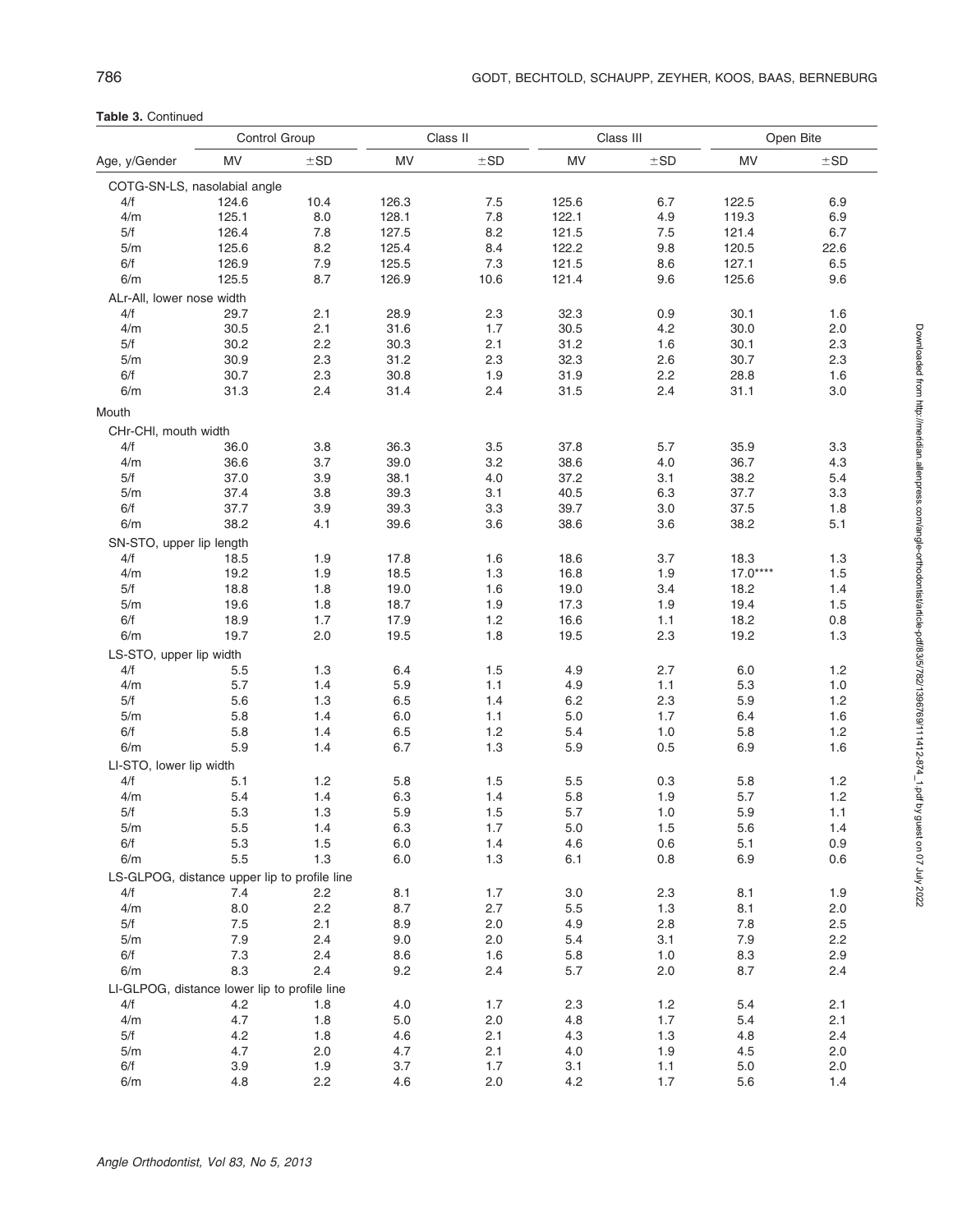|  |  | <b>Table 3. Continued</b> |
|--|--|---------------------------|
|--|--|---------------------------|

|                                   | Control Group |          |           | Class II |       | Class III |           | Open Bite |
|-----------------------------------|---------------|----------|-----------|----------|-------|-----------|-----------|-----------|
| Age, y/Gender                     | MV            | $\pm$ SD | <b>MV</b> | ±SD      | MV    | $\pm$ SD  | <b>MV</b> | $\pm$ SD  |
| LS-GL-POG, upper lip angle        |               |          |           |          |       |           |           |           |
| 4/f                               | 7.2           | 2.1      | 7.7       | 1.7      | 2.6   | 1.9       | 7.7       | 1.8       |
| 4/m                               | 7.5           | 2.1      | 7.8       | 2.4      | 5.2   | 1.4       | 7.6       | 2.0       |
| 5/f                               | 7.1           | 2.0      | 8.1       | 1.8      | 4.6   | 2.2       | 7.3       | 2.3       |
| 5/m                               | 7.2           | 2.2      | 8.0       | 1.7      | 4.6   | 2.5       | 6.9       | 1.8       |
| 6/f                               | 6.7           | 2.2      | 7.7       | 1.6      | 5.1   | 0.8       | 7.9       | 2.3       |
| 6/m                               | 7.4           | 2.1      | 7.9       | 1.9      | 5.2   | 2.0       | 7.6       | 1.9       |
| LI-GL-POG, lower lip angle        |               |          |           |          |       |           |           |           |
| 4/f                               | 3.5           | 1.5      | 3.2       | 1.3      | 1.8   | 1.0       | 4.3       | 1.7       |
| 4/m                               | 3.9           | 1.5      | 3.8       | 1.5      | 3.9   | 1.5       | 4.4       | 1.7       |
| 5/f                               | 3.5           | 1.5      | 3.6       | 1.6      | 3.5   | 0.8       | 3.8       | 2.0       |
| 5/m                               | 3.7           | 1.6      | 3.6       | 1.6      | 3.1   | 1.5       | 3.4       | 1.5       |
| 6/f                               | 3.1           | 1.5      | 2.8       | 1.4      | 2.4   | 0.8       | 4.1       | 1.5       |
| 6/m                               | 3.7           | 1.6      | 3.4       | 1.4      | 3.3   | 1.3       | 4.1       | 0.9       |
| SLS LS- LI ILS, interlabial angle |               |          |           |          |       |           |           |           |
| 4/f                               | 133.7         | 16.2     | 129.8     | 13.6     | 156.0 | 11.5      | 126.3     | 15.5      |
| 4/m                               | 131.6         | 16.9     | 127.7     | 17.4     | 138.8 | 7.7       | 128.4     | 10.1      |
| 5/f                               | 136.6         | 15.6     | 132.4     | 16.2     | 135.4 | 16.6      | 136.7     | 7.5       |
| 5/m                               | 132.6         | 17.0     | 129.7     | 23.4     | 141.8 | 16.7      | 144.3     | 16.2      |
| 6/f                               | 138.7         | 16.0     | 135.3     | 14.2     | 141.5 | 12.8      | 143.8     | 9.3       |
| 6/m                               | 134.9         | 16.6     | 132.6     | 15.9     | 138.0 | 18.4      | 133.5     | 19.7      |
| LI-ILS-POG, labiomental angle     |               |          |           |          |       |           |           |           |
| 4/f                               | 148.6         | 13.3     | 138.9     | 11.7     | 163.3 | 6.9       | 143.5     | 12.7      |
| 4/m                               | 148.1         | 12.9     | 138.6     | 11.3     | 156.6 | 14.0      | 145.0     | 9.0       |
| 5/f                               | 150.7         | 12.6     | 142.5     | 14.4     | 145.7 | 11.6      | 145.8     | 7.5       |
| 5/m                               | 147.7         | 12.3     | 139.9     | 22.4     | 153.8 | 13.6      | 157.3     | 8.8       |
| 6/f                               | 151.2         | 11.8     | 142.0     | 12.5     | 15.7  | 9.9       | 161.3     | 6.2       |
| 6/m                               | 150.3         | 13.7     | 141.6     | 10.1     | 153.1 | 14.5      | 145.2     | 15.1      |

<sup>a</sup> SD indicates standard deviation; f, female; and m, male.

reported for descriptive purposes. Next, as a result of multiple testing, any statistical significance thus found was additionally subjected to Bonferroni correction at  $P \leq .001$ .

### **RESULTS**

Table 3 summarizes all mean values obtained for the parameters investigated, broken down by age and gender and including first standard deviations. Significant differences between each study group (Class II, Class III, open bite) and the control group are marked with asterisks.

#### Head-Related Parameters

Head width (EUr-EUl) was significantly reduced in all male and female Class II patients compared to agematched children in the control group. Differences were also obtained for the facial parameters, since upper face width (ZYGr-ZYGl) was significantly reduced in all Class II patients compared to the controls. The only exception to this was male 4-year-olds and female 6-year-olds, who were not significantly reduced. Middle face length (N-STO) was reduced in the Class II group, but this difference was only significant for male 5-year-olds.

Class II children revealed obvious differences in mouth-related parameters compared to their agematched counterparts in the control group. However, these differences were not significant because of Bonferroni correction at  $P = .001$ : They showed markedly larger dimensions of mouth width (CHr-CHl) than their age-matched controls as well as increased values for the upper lip width (LS-STO). In addition, they generally exhibited more anterior upper lip positions, as expressed by an increased distance of upper lip to vertical profile line (LS-GLPOG).

By contrast, the Class III children revealed more posterior upper lip positions than the age-matched controls (LS-GLPOG): the distance between the upper lip and the vertical profile line was markedly but not significantly reduced. Furthermore, they exhibited obvious increases in total face angle (GL-SN-POG) and thus more concave profiles than their agematched counterparts in the control group, but this difference was only significant for female 5-year-olds.

As was the case for the Class II patients, head width (EUr-EUl) and upper face width (ZYGr-ZYGl) were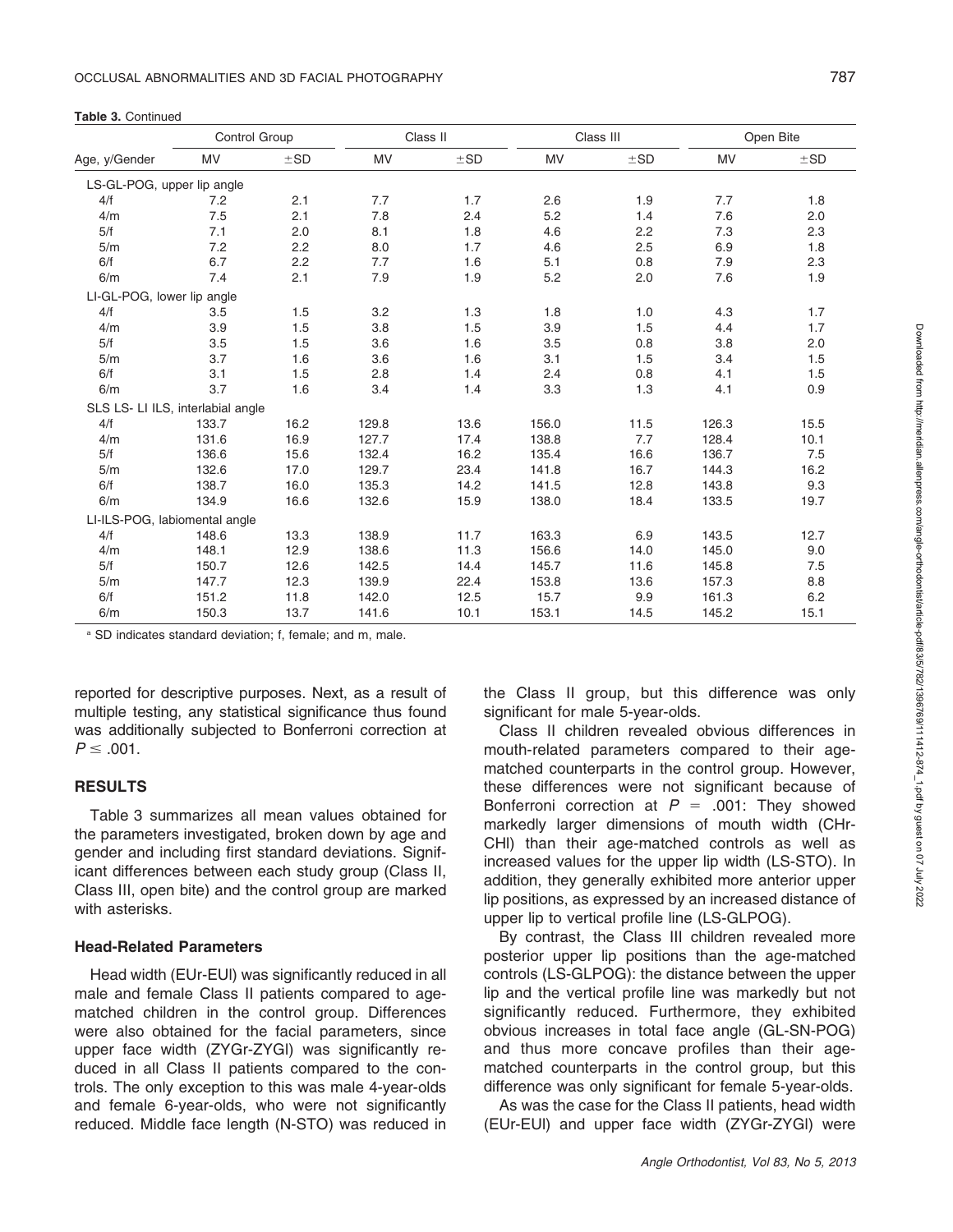reduced in patients with open bite compared to agematched children in the control group. The only significant differences for head width were obtained in male 4- and 5-year-olds and for upper face width in male 4-year-olds. In addition, patients with open bite revealed reduced middle face length (N-STO) compared to the controls, but this difference was only significant for female 5-year-olds. Another significant difference was found for the male 4-year-olds with open bite: they exhibited a significant reduced upper lip length (SN-STO) compared to the control group. Reduced dimensions of upper lip length were also obtained in all patients with open bite.

#### **DISCUSSION**

The results obtained in this study demonstrate that sagittal and vertical occlusal deviations can be related to soft tissue morphology in all groups when a statistical level of  $P \leq .05$  is applied. The Bonferroni correction at  $P \leq .001$  led to only a few significant differences. Nevertheless, clinically obvious differences were found among all groups (when only a statistical level of  $P \leq .05$  was found).

Class II children showed significantly reduced dimensions of head width (EUr-EUl) and upper face width (ZYGr-ZYGl). Mouth-related parameters were markedly but not significantly different to those of age-matched children in the control group.

Class III children exhibited obvious increases in total face angle (GL-SN-POG) and thus more concave profiles than did their age-matched counterparts in the control group—this difference was significant for female 5-year-olds.

It must be stated that EU and ZYG showed standard deviations that were bigger than 1 mm in at least one spatial plane, leading to a reproducibility that was below that of all other landmarks. However, the standard deviation was still  $\leq$  mm on at least two spatial planes, which is still clinically acceptable, as stated in another study.<sup>14</sup> Dimaggio et al.<sup>15</sup> published an investigation based on two-dimensional photographs, some results of which can be compared to the findings of the present study. Their sample was exclusively comprised of 6-year-old children, who were classified both by gender and in accordance with the occlusal deviations presented by their dentition (Classes I, II, and III). It is not clear precisely which criteria were used to assign the children to the various occlusal classes in that study. The authors reported more prominent lip profiles in Class II than in Class I cases, which is consistent with our own finding of more protrusive upper lip profiles. They concluded that it was possible to identify the presence of Class II based on soft tissue features. The same authors observed smaller angles for the total face angle (GL-SN-POG) in Class II than in Class I patients, which is in contrast to a reverse observation reported by Ferrario et al.<sup>16</sup>

Our results did not reveal any significant differences in total face angle for Class II children. In accordance with the findings of Godt et al.,<sup>7</sup> however, we did notice higher values (to some extent significantly higher values) for this angle in the Class III patients than in the control group. The values those authors obtained with 95% confidence intervals  $(173.99^{\circ}$  to  $176.99^{\circ})$ were very similar to our mean values with standard deviations (168.7 $\degree$  to 175.2 $\degree$ ).

In 2009, Staudt and Kiliaridis<sup>17</sup> investigated 29 men (mean age: 26.6 years) with Class III occlusion based on cephalograms and profile photographs. They also evaluated the total face angle (N-SN-POG), although they based this parameter on the nasion landmark N rather than the glabella, GL, as in the present study. They established a significant correlation between this angle and skeletal Class III relations, concluding that profile photographs provided an adequate basis for preliminary diagnosis of skeletal Class III without exposing patients to ionizing radiation and pointing out that more investigations into this matter should be performed, especially on younger patients. Kau et al.<sup>18</sup> conducted the only pertinent study. Using 3D imaging of Class III patients, they concluded that their soft tissue structures differed significantly from the ones found in controls. It should be noted, however, that their analysis was confined to only patients with Class III occlusion.

Most of the significant differences observed in the group with open-bite situations (Figure 5) were confined to the subset of male 4-year-olds. These children showed significantly reduced head and upper face width with significantly reduced upper lip length (SN-STO) compared to control children.

According to the results presented here, one must assume that the open-bite situations were more pronounced among the 4-year-olds, thereby increasing the differences in comparison with the controls. In fact, 4-year-olds have been reported in the literature to be affected by open-bite situations both more frequently and more severely than older children, which only goes to show that spontaneous improvement with age does occur.<sup>19-21</sup> The significantly reduced upper lip length (SN-STO) of the subset of male 4-year-olds might be caused by the presence of lip incompetency because of a shortened upper lip length in open-bite situations.<sup>21</sup> According to Dimaggio et al.,<sup>15</sup> the possible reason why the female 4-year-olds with open bite exhibited no significant differences to the agematched control group is a sex-related difference for the position of SN in children showing occlusal abnormalities.